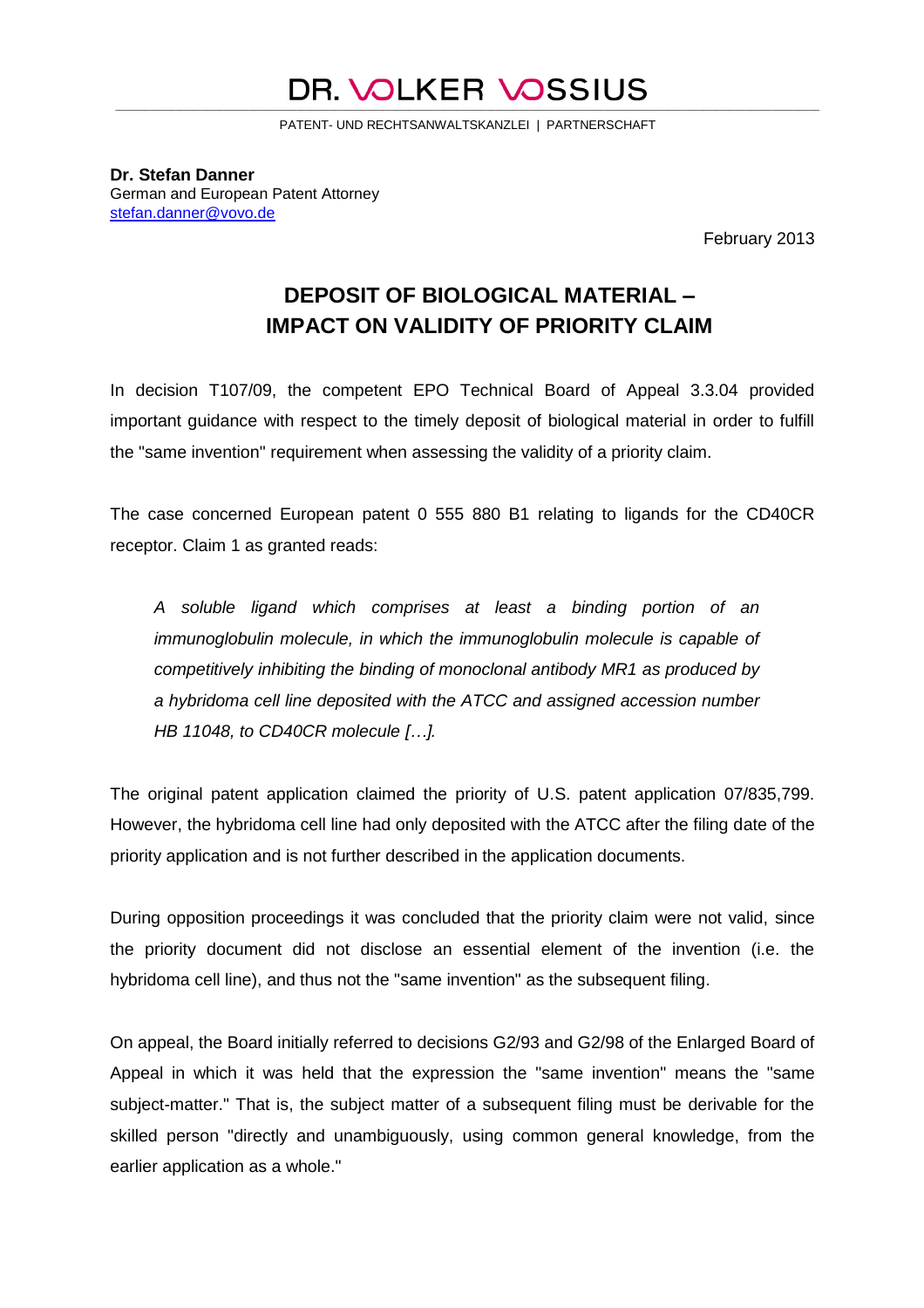Furthermore, following the principle that a document must contain an "enabling" disclosure for it to be considered to be detrimental to the novelty of claimed subject matter, it was also established that "same invention" requirement implies that the earlier application must disclose the invention in such a way that a skilled person can carry it out.

The Board continued that in order to reproduce the invention characterized in claim 1 as granted, the antibody MR1 is indispensable for the skilled person to be able to select from all immunoglobulins produced those being "capable of competitively inhibiting the binding of monoclonal antibody MR1 as produced by hybridoma cell line deposited with the ATCC and assigned accession number HB 11048." However, the "written" disclosure in the U.S. priority application, even if supplemented by common general knowledge, would not enable the skilled person to carry out the invention characterized in the later filing.<sup>1</sup>

For inventions which use biological material not being available to the public and where a mere written description is not sufficient to enable a person skilled in the art to carry out the invention, the EPC foresees in Rule 31 that this deficiency can be rectified by a valid deposit of the biological material at a recognized depositary institution.

In this context, the Board pointed out that Rule 31(1) EPC is concerned with the requirement of sufficiency of disclosure in relation to a European patent application and stipulates that the deposit has to be made not later than the filing date of the patent application, the application documents shall give relevant information on the characteristics of the biological material and state the depositary institution and the accession number of the deposited biological material. However, the latter information may be submitted within sixteen months after the date of filing of the application or, if priority has been claimed, after the priority date (Rule 31(2) EPC).

Thus, the Board concluded that there are no explicit provisions in the EPC as to when a deposit of biological material has to be made in relation to an earlier application in order to ensure that a later European patent application can enjoy the right to priority from that earlier application.

However, it is established case law of the Enlarged Board of Appeal that the requirement of sufficiency of disclosure must be complied with at the date of filing of the European application or – in relation to an earlier application from which priority is claimed – at the date

 $\overline{a}$ 

 $1$  Cf. T107/09, point 14 of the reasoning.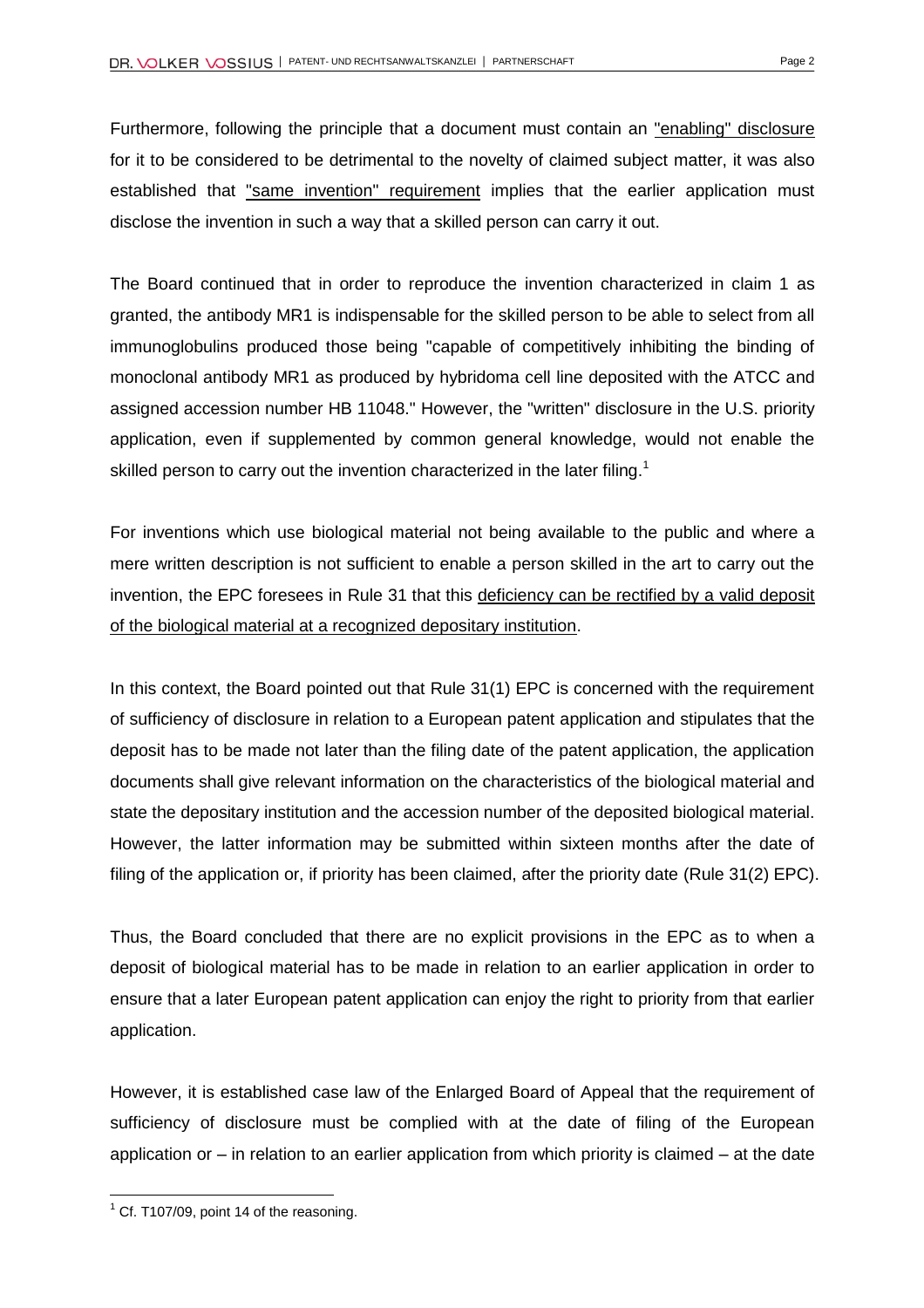of filing of that earlier application. The requirement of sufficiency of disclosure would ensure that a patent is only granted if there is a corresponding contribution to the state of the art. Such a contribution would not be present as long as the person skilled in the art is not able to carry out the invention. Deficiencies in this respect could not be remedied during the proceedings before the EPO <sup>2</sup>

Hence, the Board ruled that if the deposit of biological material is necessary for the requirement of sufficiency of disclosure to be fulfilled for a "priority application", the deposit of this material must have been made no later than the date of filing of that earlier application.<sup>3</sup>

The above position is also reflected in the "Notice of the European Patent Office dated 7 July 2010 concerning inventions which involve the use of or concern biological material", stating in point 1.4 (emphasis added):

*Where a European patent application claims the priority of a previous application in accordance with Articles 87 to 89 EPC, the invention is only considered disclosed in the previous application for the purposes of Article 87(1) EPC, if the deposit of the biological material was made no later than the date of filing of the previous application whose priority is claimed. The depositary institution and the legal statute under which the micro-organism is deposited must comply with the requirements of the country in which the previous application was filed. The previous application must also refer to this deposit in a manner enabling it to be identified.*

However, in the present case, it is undisputed that the hybridoma cell line producing the antibody MR1 has been deposited with the ATCC only after the filing date of U.S. patent application 07/835,799.

In a further line of argument the appellants referred to Article 87(2) EPC stating that "every filing that is equivalent to a regular national filing [...] shall be recognized as giving rise to a right of priority" and, on the other hand, to case law in relation to U.S. patent applications – *[In](https://bulk.resource.org/courts.gov/c/F2/773/773.F2d.1216.85-887.html)  re Lundak*[, 773F.2d 1216 \(Fed. Cir. 1985\)](https://bulk.resource.org/courts.gov/c/F2/773/773.F2d.1216.85-887.html) – according to which "the enablement requirement of §112, first paragraph does not require such assured access to a microorganism deposit as

l

 $2^2$  Cf. G2/93, point 10 of the reasoning and G1/03, point 2.5.3 of the reasoning.

 $3$  Cf. T107/09, point 18 of the reasoning.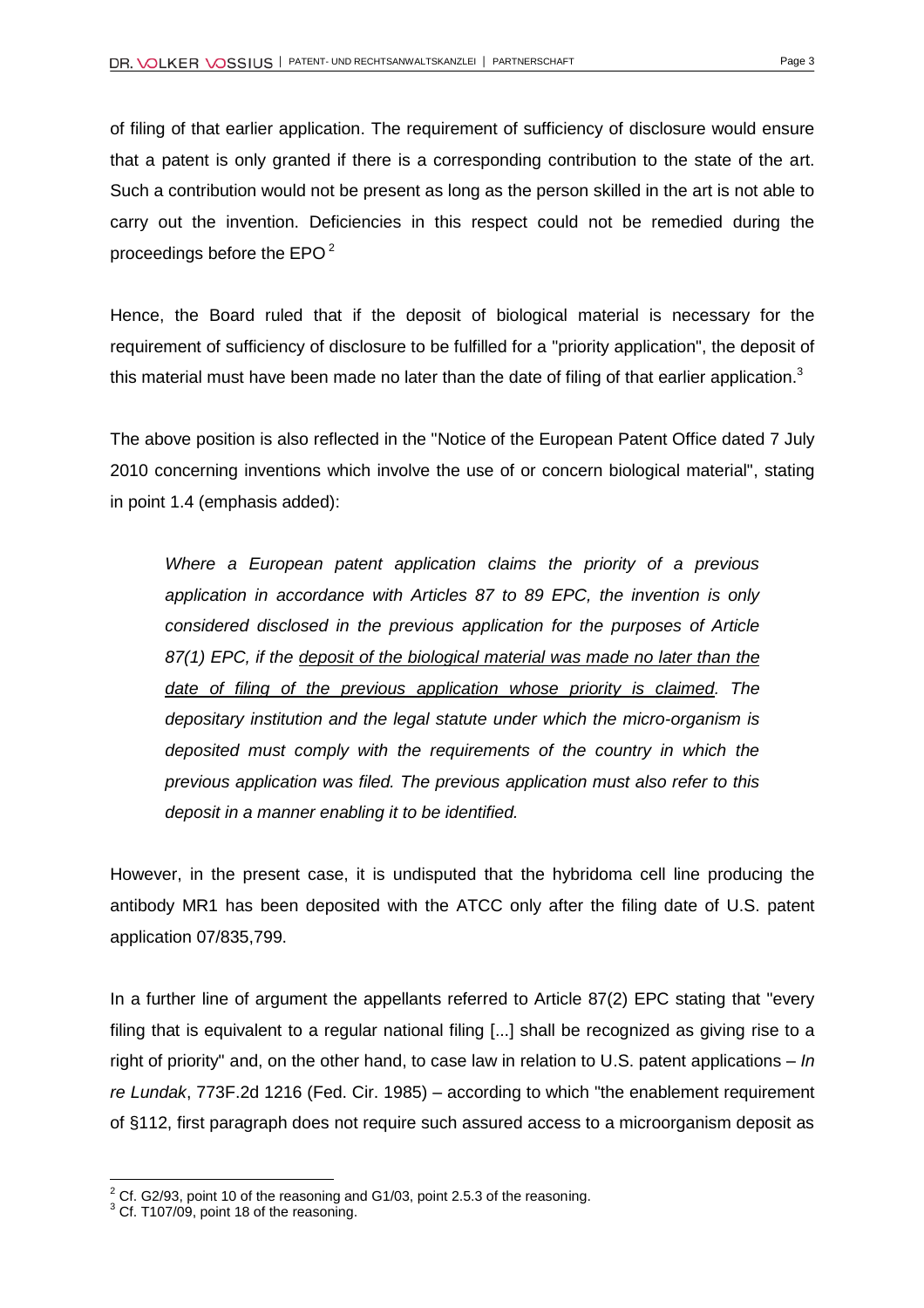of the filing date; what is required is assurance of the access [...] prior to or during pendency of the application, so that, upon issuance of a U.S. patent on the application, the public will, in fact, receive something in return for the patent grant".

The appellants therefore argued that, since a deposit in relation to a U.S. patent application is not necessary at its date of filing, but must only be made at the latest before the grant of the corresponding patent, the U.S. patent application at issue here complies with the requirements of US patent law. It must therefore be considered as a regular national filing and thus, in accordance with Article 87(2) EPC, must give a right to priority.

The Board pointed out that what Article 87(2) EPC merely set out is that the date of filing of an application that may give rise to a right to priority under the EPC is accorded in accordance with national law for the purposes of Article 87(1) EPC. It cannot be inferred from these provisions, so the Board, that the standards of national law are applied in relation to other requirements of a potential priority application, for example, in relation to criteria for determining the disclosure content of such an application. Whether an earlier application and a subsequent European application disclose the "same invention" is assessed in accordance with the EPC and not the law of the state in which this earlier application is filed.<sup>4</sup>

In the light of the above citation from the decision of the U.S. Federal Circuit the Board accepted that, when it comes to the point in time when a deposit of biological material has to be made in order to fulfill the sufficiency requirement according to the EPC and the enablement-requirement according to U.S. patent law, the provisions according to the EPC were stricter than those of the US law.

Nevertheless, it was concluded that it is undeniable that in a situation where a deposit of biological material was necessary for a disclosure in an earlier application to be accepted as being "sufficient", this had the consequence that an applicant who filed a patent application at the U.S. Patent and Trademark Office had, already when drafting the U.S. application, to take account of the requirements to be complied with in countries or regions that were eligible for filing subsequent applications claiming the priority of the first application. That might be inconvenient for applicants for European patents claiming priority from U.S. patent applications, but it is the consequence of the distinct provisions of the two legal regimes.<sup>5</sup>

l

 $4$  Cf. T107/09, point 23.1 of the reasoning.

 $5$  Cf. T107/09, point 24 of the reasoning.